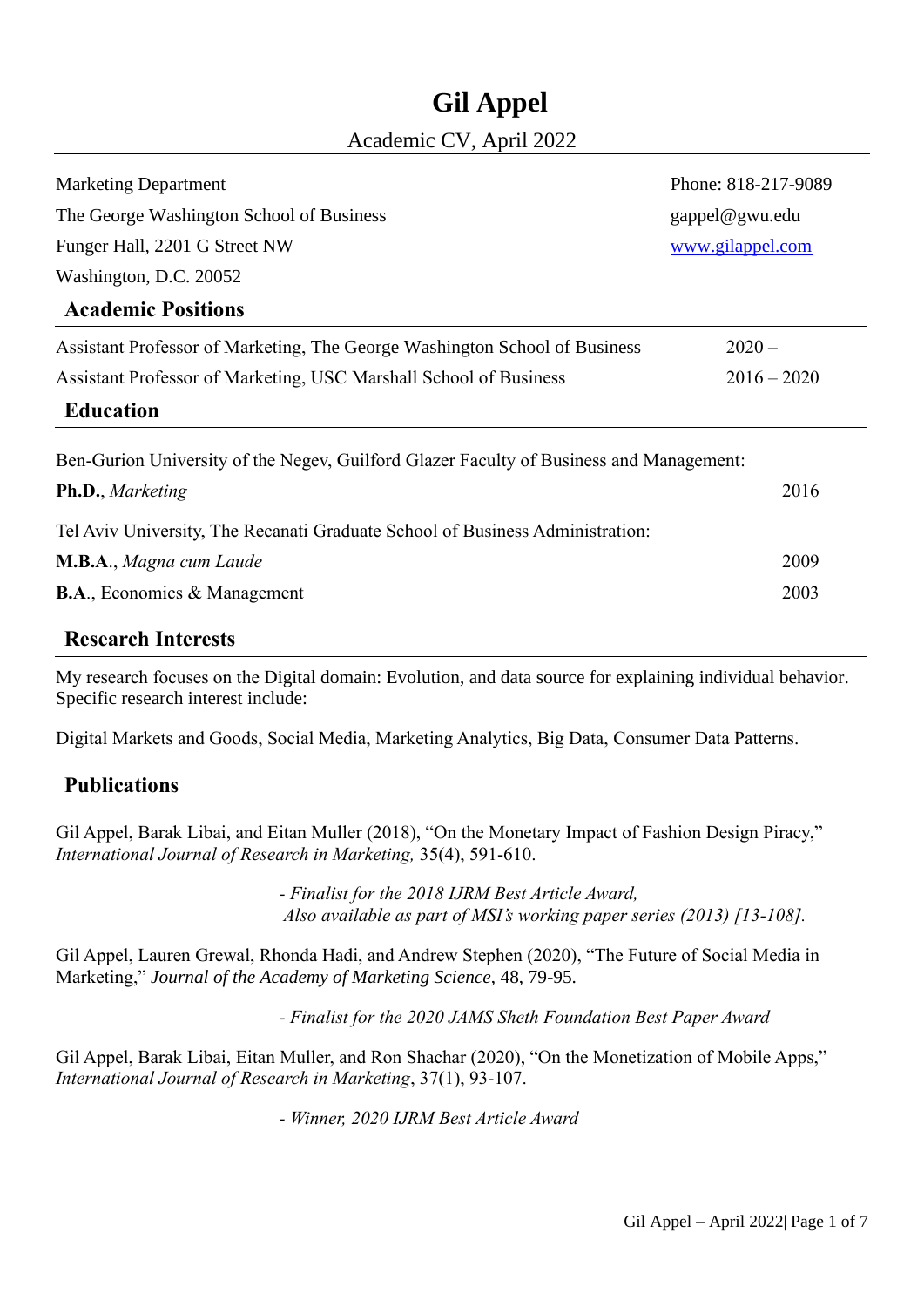Yaniv Shani, Gil Appel, Shai Danziger, and Ron Shachar (2020), "When and Why Consumers "Accidently" Endanger Their Products," *Management Science*, 66 (12), 5757-5782.

- *Also featured in The Wall Street Journal (2020) - <https://on.wsj.com/3dPFYDO>*

Priyanka Joshi, Cheryl Wakslak, Gil Appel, and Laura Huang (2020), "Gender Differences in Communicative Abstraction," *Journal of Personality and Social Psychology*, 118(3), 417-435.

> - *Also featured in Psychology Today (2019) - <https://bit.ly/34rCiCr>* - *Also featured in Forbes (2019) - <https://bit.ly/34wRZZ2>*

Priyanka Joshi, Cheryl Wakslak, Laura Huang, and Gil Appel (2021), "Gender Differences in Communicative Abstraction and their Organizational Implications," *Rutgers Business Review*, 6(2), 145- 153*.*

Gil Appel, and Eitan Muller (2021), "Adoption Patterns over Time: A Replication," *Marketing Letters*, 32, 499-511.

- *Also featured in Development Corporate (2021) - <https://bit.ly/3AVFExw>*

Evan Weingarten, Kristen Duke, Wendy Liu, Rebecca W. Hamilton, On Amir, Gil Appel, Moran Cerf, Joseph K. Goodman, Andrea C. Morales, Ed O'Brien, Jordi Quoidbach, Monic Sun (2022)*,* "What Makes People Happy? Decoupling the Experiential-Material Continuum," *In Press at Journal of Consumer Psychology.*

## **Working Papers**

Gil Appel, Barak Libai, and Eitan Muller, "The Shape of Success: Popularity and Growth Patterns of Digital Products," working paper.

*- Also available as part of MSI's working paper series (2015) [15-100] and MSI Insights (2015-2).*

Liat Hadar, Yael Steinhart, Gil Appel, and Yaniv Shani, "The Shopping Cart as a Killjoy: Product Self-Expressiveness Increases Cart Abandonment," working paper.

Giulia Maimone, Gil Appel, Craig R. M. McKenzie, and Ayelet Gneezy, "A New Perspective on the Role of Citations in Academic Research," working paper.

## **Work in Progress**

Appel, Gil, and Cheryl Wakslak. "In the halls of power: How relative power shapes the communication of elected officials."

Maimone, Giulia, Gil Appel, Ayelet Gneezy, and Tom Meyvis. "From #MeToo to Not Me."

Appel, Gil, and Cheryl Wakslak. "The more the verbier? Number of contributors, communicative abstraction, and the spread of scientific knowledge"

Atlas, Mor, Gil Appel, and Barak Libai. "Diffusion of brand and the aggregated category diffusion."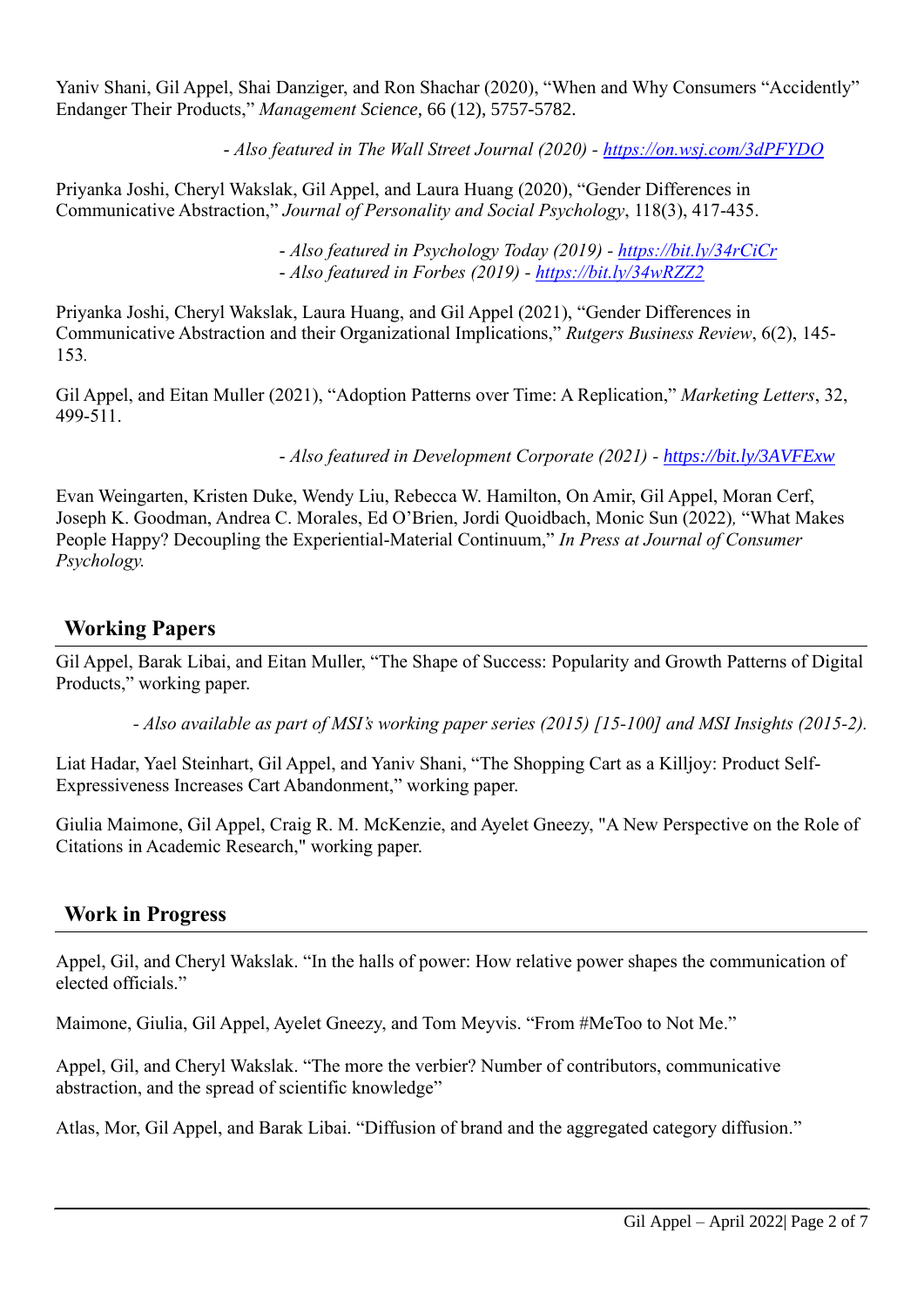## **Conference Presentations and Invited Seminars**

| "A New Perspective on the Role of Citations in Academic Research"                                                                   |                     |
|-------------------------------------------------------------------------------------------------------------------------------------|---------------------|
| Tel Aviv University, Tel Aviv, Israel                                                                                               | March, 2022         |
| "Let's Get Digital: A Virtual Knowledge Forum on Marketing in the Age of Digitalization and<br>Artificial Intelligence" (Symposium) |                     |
| 2021 Association for Consumer Research, Via zoom due to COVID                                                                       | October, 2021       |
| "Construal Level in Organizational Research" (Symposium)                                                                            |                     |
| 2021 AOM annual meeting, Via zoom due to COVID                                                                                      | August, 2021        |
| "Working Across the Aisle: Empirical Methods for Behavioral Research"                                                               |                     |
| 2020 Winter SCP conference, Huntington Beach, CA                                                                                    | <b>March</b> , 2020 |
| "Digital domain: Evolution, and data source for explaining individual behavior"                                                     |                     |
| Emory University's Goizueta Business School, Atlanta, GA<br>$\bullet$                                                               | January, 2020       |
| The George Washington University School of Business, Washington, DC                                                                 | February, 2020      |
| Kelley School of Business, Bloomington, IN (via Zoom due to COVID)                                                                  | <b>March</b> , 2020 |
| "Diamonds in the rough - Uncovering brand valuation from keyword data"                                                              |                     |
| 2020 Junior Faculty Workshop, Atlanta, GA<br>$\bullet$                                                                              | January, 2020       |
| "Early career panel on future trends in consumer and technology research" (Panel)                                                   |                     |
| 2019 SCP Boutique conference on Consumers and Technology, Montreal, Canada<br>$\bullet$                                             | June, 2019          |
| "I Need a Hero: Lower Financial Well-being Increases Interest in Superheroes"                                                       |                     |
| 11 <sup>th</sup> Choice Symposium, Cambridge, MD                                                                                    | May, 2019           |
| Ono Academic College, Kiryat Ono, Israel                                                                                            | January 2019        |
| Marketing in Israel 18, Kiryat Ono, Israel<br>$\bullet$                                                                             | December 2018       |
| 40 <sup>th</sup> INFORMS Marketing Science Conference, Temple, Philadelphia, PA                                                     | June, 2018          |
| "Retention and the Monetization of Apps"                                                                                            |                     |
| 16th PSI conference, Midway, UT                                                                                                     | February, 2019      |
| 2018 Winter AMA conference, New Orleans, LA                                                                                         | February, 2018      |
| "Work life balance" (Panel)                                                                                                         |                     |
| 2018 Winter AMA conference, New Orleans, LA                                                                                         | February, 2018      |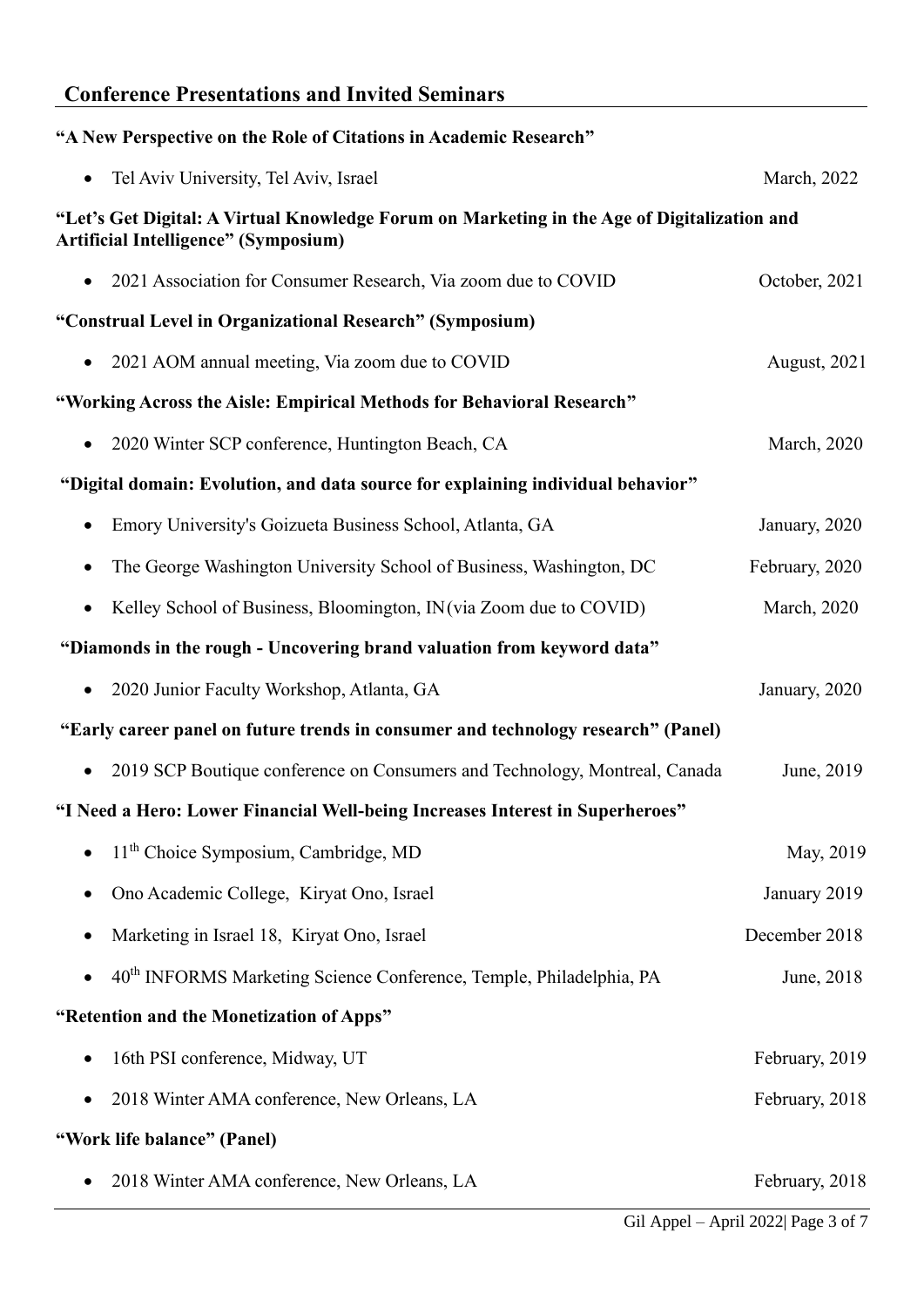| "Customer Retention in a Product Platform World"                                                                   |                |  |
|--------------------------------------------------------------------------------------------------------------------|----------------|--|
| 2017 NYU Big Data Conference, NYU, New York, NY                                                                    | December, 2017 |  |
| "Stickiness and the Monetization of Apps"                                                                          |                |  |
| 39 <sup>th</sup> INFORMS Marketing Science Conference, USC, Los Angeles, CA                                        | June, 2017     |  |
| "Accidently on purpose: Action-Oriented Self-Deception in the Service of Difficult-to-Justify<br>Purchases"        |                |  |
| 2017 Winter SCP conference, San Francisco, CA                                                                      | February, 2017 |  |
| "The Desire for Here and Now: The Information Era's Impact on Aggregate Consumer Behavior",<br>with Oded Lowengart |                |  |
| Ben Gurion University, Israel                                                                                      | January, 2016  |  |
| "How Digital Goods Grow?"                                                                                          |                |  |
| D'Amore-McKim School of Business, Northeastern University, Boston, MA                                              | October, 2015  |  |
| Marshall School of Business, University of Southern California, Los Angeles, CA<br>$\bullet$                       | October, 2015  |  |
| Saïd Business School, Oxford University, Oxford, United Kingdom                                                    | October, 2015  |  |
| Goizueta Business School, Emory University, Atlanta, GA<br>$\bullet$                                               | October, 2015  |  |
| "Growth and Popularity in the Market for Free Digital Products", with Barak Libai and Eitan Muller                 |                |  |
| • 37th INFORMS Marketing Science Conference, Baltimore, MD                                                         | June, 2015     |  |
| "Design Piracy: The Extensive Impact of a Fashion Knockoff", with Barak Libai and Eitan Muller                     |                |  |
| 36 <sup>th</sup> INFORMS Marketing Science Conference, Atlanta, GA                                                 | June, 2014     |  |
| "The Cost of Uniqueness and Design Piracy", with Barak Libai and Eitan Muller                                      |                |  |
| 12 <sup>th</sup> Marketing in Israel Conference, Haifa, Israel                                                     | December, 2012 |  |
| Tel Aviv University, Tel Aviv, Israel                                                                              | July, 2012     |  |
| 34th INFORMS Marketing Science Conference, Boston, MA                                                              | June, 2012     |  |
| 41 <sup>st</sup> European Marketing Academy Annual Conference (EMAC), Lisbon, Portugal                             | May, 2012      |  |
| <b>Service</b>                                                                                                     |                |  |
|                                                                                                                    |                |  |

# Marketing Department PhD Committee (USC Marshall) 2020 Marketing Department Faculty Recruiting Committee (USC Marshall) 2016, 2017

**School committee member**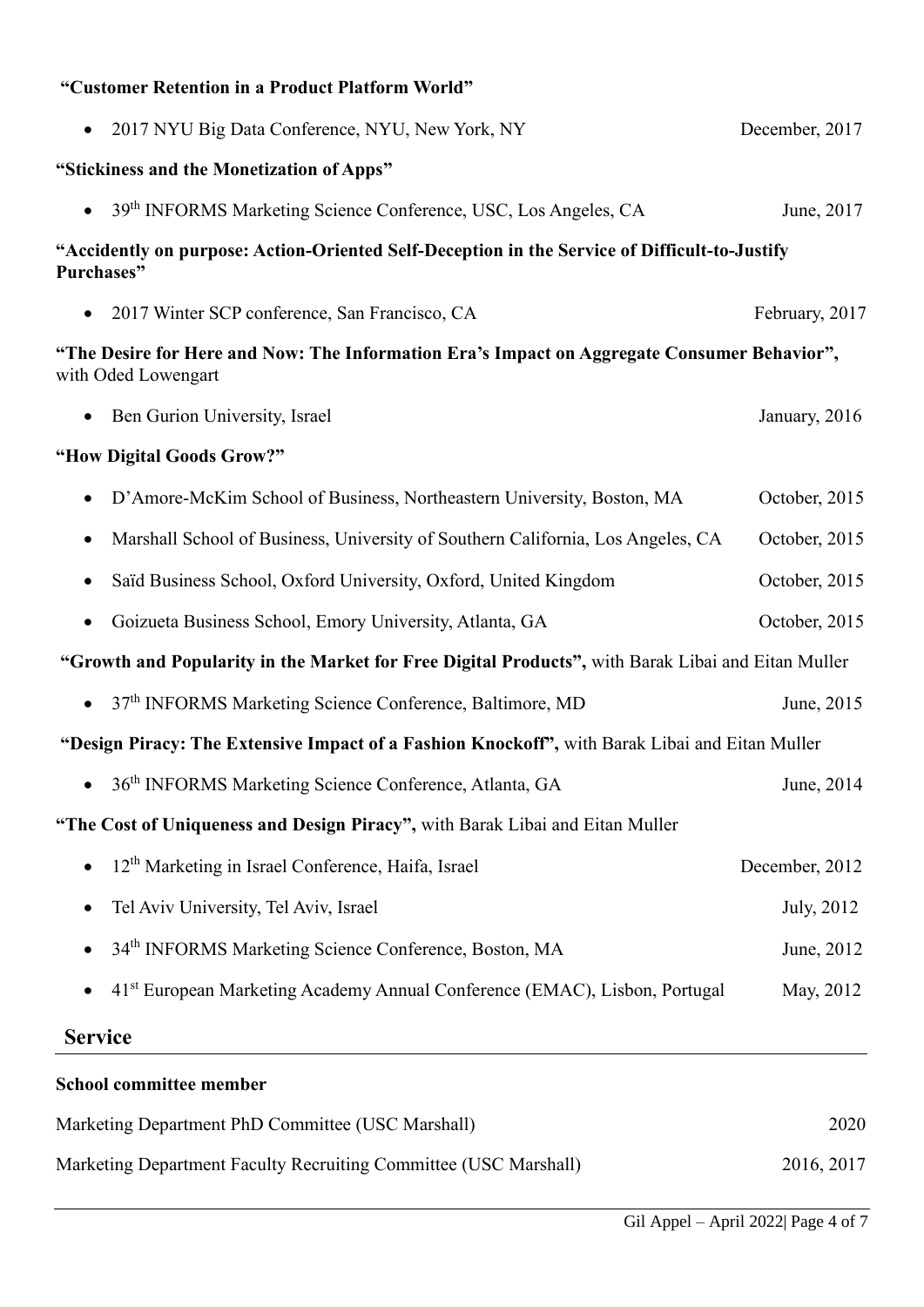| Member of the Doctoral Committee (GWSB)                  | 2020-2021    |
|----------------------------------------------------------|--------------|
| Member of the Research Committee (GWSB)                  | $2021 -$     |
| Organized the GWSB tenure track virtual mixer            | January 2021 |
| <b>Dissertation committee member</b>                     |              |
| Jennifer Kim (Management and Organization, USC Marshall) | 2018         |
| <b>Dissertation evaluation external reviewer</b>         |              |
| Moshe Miller (Marketing, Hebrew University)              | 2020         |
| <b>Qualification committee member</b>                    |              |
| Sajeev Nair (Marketing, USC Marshall)                    | 2018         |
| <b>Editorial Service</b>                                 |              |

#### **ERB member**

| International Journal of Research in Marketing (IJRM) | $2021 -$ |
|-------------------------------------------------------|----------|
|-------------------------------------------------------|----------|

#### **Ad hoc reviewer**

Management Science; Marketing Science; Journal of Marketing (JM); Journal of Consumer Research (JCR); International Journal of Research in Marketing (IJRM); California Management Review (CMR); Society of Consumer Psychology Conference (SCP Conference); Production and Operations Management (POMS); Israel Science Foundation (ISF); International Conference on Information Systems (ICIS); MIS Quarterly (MISQ); Journal of the Academy of Marketing Science (JAMS); Marketing Science Institute (MSI) doctoral award; American Marketing Association (AMA) EBSCO-RRBM award.

## **Professional Activities**

| Founding lab resident at the Big Data Lab at <b>eBay Inc.</b>                                                                                                                                   | 2013-2014 |
|-------------------------------------------------------------------------------------------------------------------------------------------------------------------------------------------------|-----------|
| Selected by eBay to be a founding member at eBay's Big Data Lab to derive new marketing insights from<br>huge datasets of millions of consumer behaviors, decisions and transactions over time. |           |
| Data for Good Exchange 2018 (D4GX)                                                                                                                                                              | 2018      |
| Workshop member and part of the Q&A and Bias thought groups working on creating a code of ethics for<br>data scientists.                                                                        |           |
| Member, the International Academy of Digital Arts and Sciences (IADAS)                                                                                                                          | $2019 -$  |
| Appointed a member of IADAS and asked to judge the 2019 Webby awards                                                                                                                            |           |
| Founding member – Bold Minds Mixer                                                                                                                                                              | 2020-2021 |
| Organized a group of about 15 practitioners and academics that meet every 3 months to discuss current<br>trends in industry and academia                                                        |           |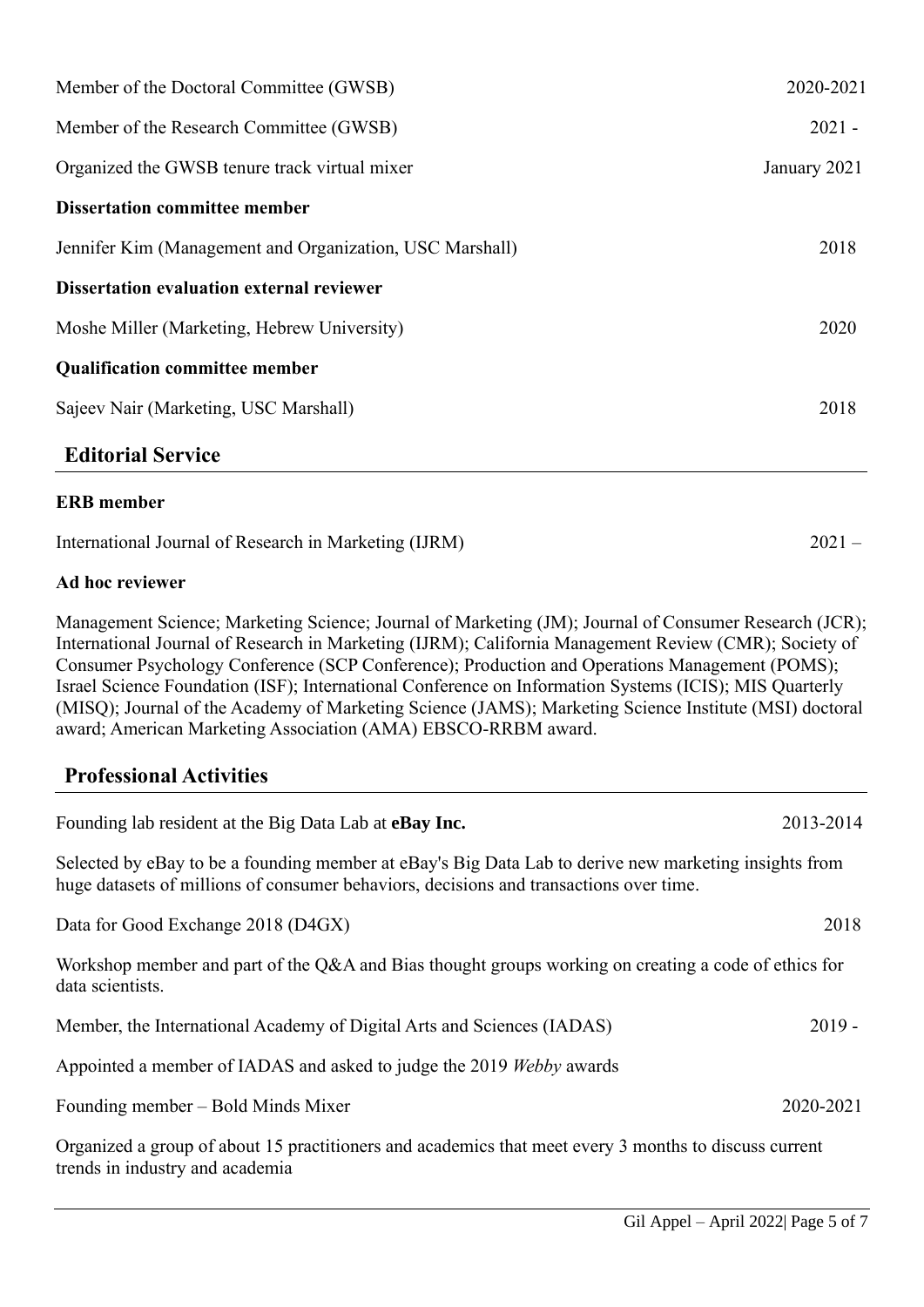#### **Industry Invited Sessions**

| "I Need a Hero: The Effect of Financial Well-being on Superhero Interest"                                       |                 |
|-----------------------------------------------------------------------------------------------------------------|-----------------|
| Invited seminar at Warner Brothers Media & Research Insights group<br>$\bullet$                                 | September, 2018 |
| "Subscription Consumer Habits - Purchase Regret & Surprise and Delight"                                         |                 |
| Invited discussant on the SUBTA – Subscription Trade Association podcast<br>$\bullet$<br>https://bit.ly/3AdZPIi | April, 2021     |
| "Introduction to simple and free analytics"                                                                     |                 |
| Invited seminar at GWU Health Communication Volunteer Corps<br>$\bullet$                                        | May, 2021       |
| <b>Teaching Experience</b>                                                                                      |                 |
| Courses Developed                                                                                               |                 |
| "Workshop in social networks", developed with Prof. Barak Libai and Prof. Jacob Goldenberg,                     |                 |
| <b>Interdisciplinary Center (IDC).</b> Herzliya, Israel                                                         | 2011-2015       |

#### *Courses Taught*

**Interdisciplinary Center (IDC).** Herzliya, Israel, *Adjunct Lecturer - "Customer Centric Marketing"* 

2014 Instructor Rating - 4.88/5

2015 Instructor Rating - 4.67/5

2016 Instructor Rating - 4.52/5

**University of Southern California.** CA, USA, *Assistant Professor – "Internet Marketing"*

2017 Instructor Rating – 4.04/5 (graduate class – MKT 556)

**University of Southern California.** CA, USA, *Assistant Professor – "Directed Research – Introducing Digital Marketing to Cuba"*

#### **University of Southern California.** CA, USA, *Assistant Professor – "Marketing on the Internet"*

2017 Instructor Rating – 3.93/5 (undergraduate class – MKT 425)

2018 Instructor Rating – 4.25/5, 3.96/5, 4.24/5 (undergraduate class – MKT 425)

\* Marshall Golden Apple Award for Teaching Excellence (2018): presented every year to the professors who have had the greatest impact on their students, as determined by the members of the graduating class

2019 Instructor Rating – 4.02/5, 4.08/5 (undergraduate class – MKT 425)

2020 Instructor Rating – 4.05/5, 4.38/5 (undergraduate class – MKT 425)

#### **The George Washington University.** DC, USA, *Assistant Professor – "Digital Marketing"*

2020 Instructor Rating – 3.6/5 (undergraduate class – MKT 4154)

2020 Instructor Rating – 3.4/5 (graduate class – MKT 6252)

2021 Instructor Rating – 4.7/5 (undergraduate class – MKT 4154)

2021 Instructor Rating – 4.9/5 (graduate class – MKT 6252)